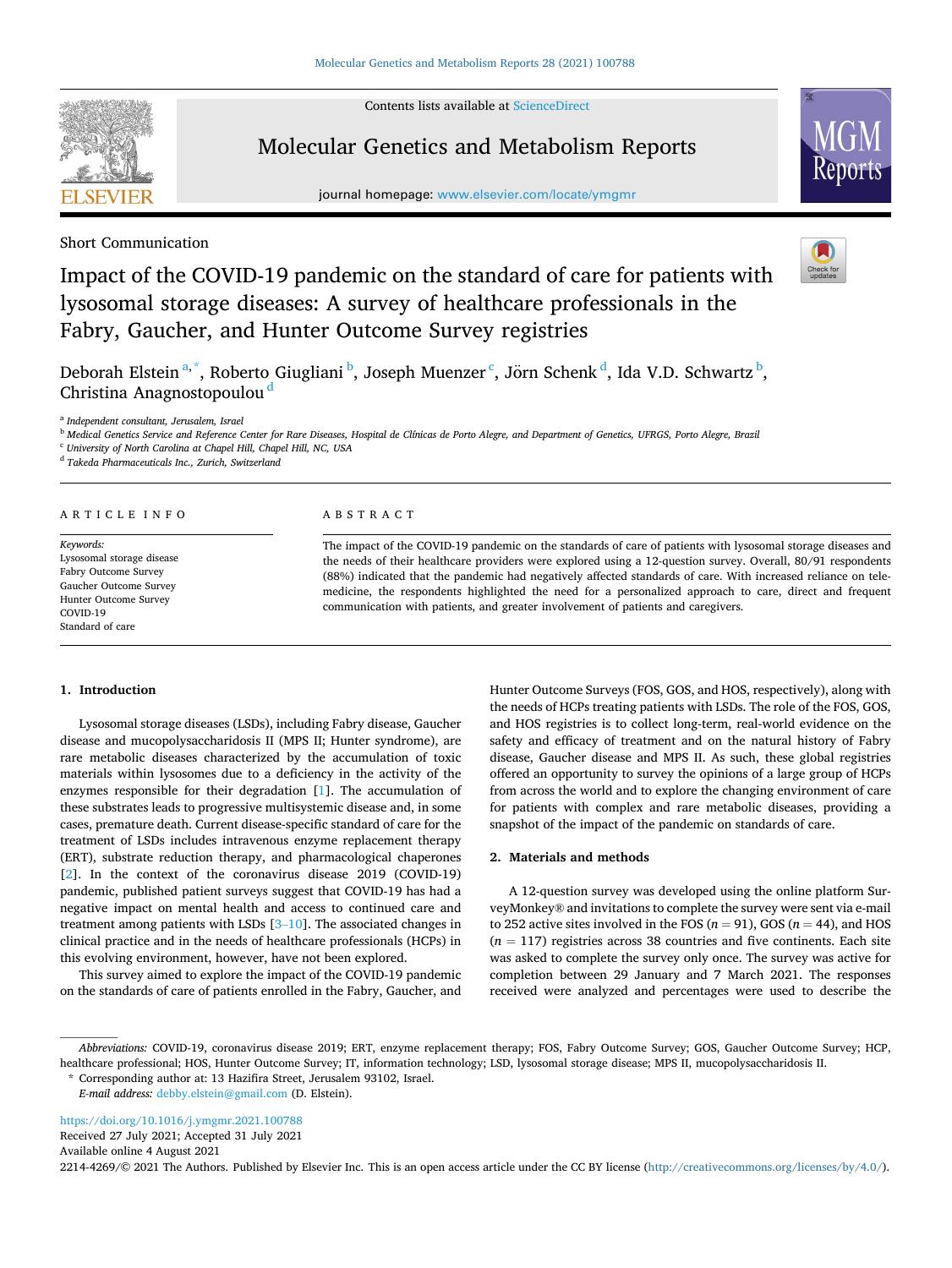<span id="page-1-0"></span>frequency of responses to each question.

#### **3. Results and discussion**

In total, 92 survey responses were received (36.5% response rate) and most respondents were Principal Investigators (85.9%). The remainder of responses were received from Sub-Investigators, nurses or nurse specialists, study or research coordinators, and genetic counsellors. Overall, of those who responded, 54.3% were involved in HOS, 30.4% in FOS, and 15.2% in GOS. As might be expected for rare diseases, most sites (56.5%) had fewer than 10 active registry patients enrolled. Most sites also indicated that the COVID-19 pandemic had had a negative impact on patient enrollment ('slight impact', 29.3%; 'moderate impact', 19.6%; and 'great impact', 18.5%). This was expected because registry activities were limited at most sites at the height of the COVID-19 pandemic in 2020, and the impact on enrollment is compounded by the challenges of obtaining patient consent in the absence of face-to-face visits. It is also important to highlight that disruptions due to the pandemic, for example in data collection and entry, may have long-term impacts on registry data collection and LSD research.

Using a 5-point scale (1, not important and 5, very important), HCPs

were asked to rank their concerns for their patients with LSDs. Most respondents considered contracting COVID-19, the impact of social isolation, and access to infusion or medications as important or very important (i.e. score of 4 or 5) (Fig. 1A). Other factors noted by respondents as free text entries included psychiatric effects, stress and fear, access to vaccination, continued treatment, optimum care, disease surveillance and disease management, and access to school, social, and community services. The concerns noted by HCPs for their patients in this survey appear to align with the results of published patient surveys [3–[9\]](#page-3-0). Furthermore, most respondents were concerned that the risks associated with contracting COVID-19 for patients with LSDs may be higher than for the general population: 47.8% of respondents were 'somewhat concerned' and 34.8% of respondents were 'greatly concerned'; however, 17.4% of respondents were 'not concerned' that risks may be higher in this patient population.

As might be expected and in line with recent reports [\[3,](#page-3-0)5–[9,11](#page-3-0)], HCPs noted that there had been some interruptions to treatment because of the COVID-19 pandemic: 38.0%, 32.6%, and 15.2% of respondents noted that  $\langle 1\%, 1\t-10\%, \text{ or } \rangle 10-20\%$  of patients, respectively, had missed infusions. A small proportion of HCPs reported that patients had missed *>* 20–50% or *>* 50% of infusions (4.3% and 5.4% of respondents,



**Fig. 1.** (**A**) Concerns of HCPs for their patients with LSDs regarding COVID-19 and (**B**) the needs of HCPs to enable the continued delivery of quality medical care to patients with LSDs in the context of extensive reliance on telemedicine, remote communication, and remote technology because of the COVID-19 pandemic. COVID-19 = coronavirus disease 2019; HCP = healthcare professional; IT = information technology; LSD = lysosomal storage disease.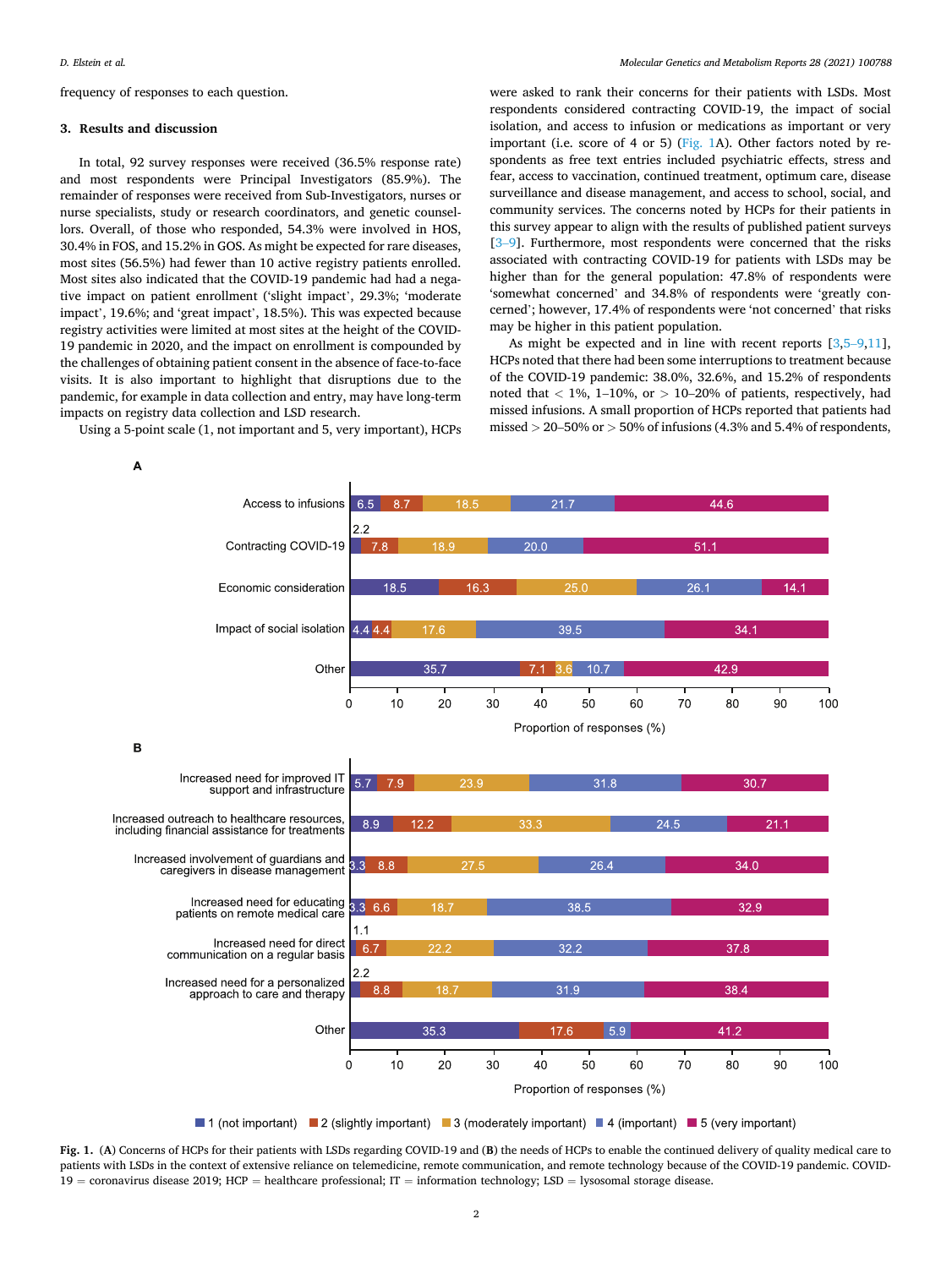respectively). In addition, when asked what percentage of missed infusions was acceptable, most HCPs (*n* = 62; 68.1%) deemed missing *<* 10% of infusions as acceptable, with a minority of respondents selecting missing 10–30% (*n* = 12; 13.2%), *>* 30–50% (*n* = 2; 2.2%), or *>* 50% (*n*   $= 4$ ; 4.4%) of infusions as acceptable. Recent publications suggest that access to infusions during the COVID-19 pandemic may have been disrupted for several reasons, including, for example, issues at the hospital or infusion site, self-isolation or caregiver isolation due to COVID-19 symptoms, or personal decision due to fear of infection [\[4](#page-3-0)–7]. Although the long-term impact of treatment interruptions among patients with LSDs due to the COVID-19 pandemic has yet to be examined, previous studies have suggested that treatment interruptions can be associated with aggravation of symptoms and worsening of clinical outcomes; it has also been reported that recommencement of therapy may not fully reverse the observed clinical decline [12–[16\]](#page-3-0).

When asked whether patients had switched to oral therapies (when available) because of the challenges posed by the COVID-19 pandemic for intravenous ERT, only 4.4% of sites indicated that some patients had switched to oral therapy; 56.5% and 39.1% of respondents selected 'no switches' or 'not applicable', respectively. It is important to note that the greatest number of responses came from HOS sites, so the low proportion of HCPs reporting switches may reflect the fact that no diseasespecific oral therapy is available for MPS II. The impact of missed infusions and the need to switch to oral therapies may also be low because of the availability of home infusions in some regions. Several publications have reported minimal disruption to treatment for patients receiving home infusions during the COVID-19 pandemic and have suggested that home therapy should be considered, if possible, to minimize interruptions and to ensure continued treatment during disruptive periods such as those caused by a global pandemic [[3](#page-3-0),[5,7](#page-3-0)–9,[13,17\]](#page-3-0).

Owing to the COVID-19 pandemic, there has been a major shift in how physicians interact with and treat their patients [\[18,19](#page-3-0)]. To explore the impact of the switch to telemedicine, using the same 5-point scale, HCPs were asked to consider what was important to allow the continued delivery of quality care given the reliance on remote patient communication and visits ([Fig. 1](#page-1-0)B). This revealed that most HCPs considered the need for a personalized approach to care, direct and regular communication with patients, the increased involvement of guardians or caregivers, and the need for patient education as important or very important (i.e. score of 4 or 5) to allow the continued delivery of quality medical care. The need for improved information technology support and infrastructure was also noted. Although the pandemic has posed challenges for the delivery of quality medical care, some HCPs also noted as free text entries that the impact of the COVID-19 pandemic on the standards of care of patients had been minimal, owing to the availability of home care and robust telemedicine services in their region. However, 88.0% of respondents (80/91) overall indicated that the COVID-19 pandemic had negatively affected the standards of care in relation to LSDs ('moderate impact', 50.5%; 'slight impact', 31.9%; and 'great impact', 5.5%); 81.5% of respondents were also concerned that the reliance on virtual consultations had, to some extent, resulted in delays in diagnosis of LSDs. The changes in medical practice due to the COVID-19 pandemic, however, highlight the importance of robust telemedicine and provide an opportunity to leverage available healthcare technologies to optimize the delivery of personalized medicine for the future and to improve patient quality of life. This may include, for example, the greater involvement of patients and caregivers in disease monitoring via the use of digital applications and patient-reported outcome measures.

Limitations of this study included the variation in the number of responses from HOS, FOS and GOS sites (54%, 30%, and 15% of respondents were from HOS, FOS and GOS sites, respectively). This may have had an impact on responses to multiple questions: for example, economic considerations and the role of guardians and caregivers in disease management are likely to vary depending on the disease. This

variation arose from a difference in the number of active sites in each registry, but also a slight difference in response rates (43%, 31%, and 32% for HOS, FOS, and GOS, respectively). Reasons for the higher response rate of HOS active sites compared with FOS and GOS sites are not clear, but it is possible that reassuring reports in the literature regarding the risks and impact of COVID-19 in patients with Fabry disease and Gaucher disease, in addition to overlap of Investigators across registries, may have contributed to slightly lower response rates from the FOS and GOS sites [\[6,10,17](#page-3-0),20–[22\]](#page-3-0). Furthermore, information on the number of COVID-19 infections observed at the sites was not captured in this survey, and respondents were not asked to provide their location, so regional differences in experiences of the pandemic could not be accounted for.

#### **4. Conclusions**

This global survey canvassed the opinions of HCPs involved in the care of patients with LSDs during the COVID-19 pandemic and revealed that the pandemic has led to some disruptions affecting access to care and treatment for patients. The results highlighted the concerns of HCPs for their patients (including risk of infection, access to treatment, and social isolation), the need for personalized medical care, regular and direct communication with patients, and the increased involvement of guardians and caregivers in disease management for the continued delivery of medical care. Furthermore, most HCPs reported that the pandemic had negatively affected standards of care for patients with LSDs. Looking forward, it is important to consider the lessons learnt and how these can be applied to future standards of care for patients with LSDs and other rare metabolic diseases.

#### **Author contributions**

Deborah Elstein: Conceptualization, Formal Analysis, Writing – Original draft.

Roberto Giugliani: Conceptualization, Formal Analysis, Writing – Original draft.

Joseph Muenzer: Conceptualization, Formal Analysis, Writing – Original draft.

Ida V.D. Schwartz: Conceptualization, Formal Analysis, Writing – Original draft.

Jörn Schenk: Conceptualization, Formal Analysis, Writing - Original draft.

Christina Anagnostopoulou: Conceptualization, Formal Analysis, Writing – Original draft.

#### **Funding**

The FOS, GOS, and HOS registries are sponsored and funded by Shire (a Takeda company). Survey data collection and analysis was performed by Oxford PharmaGenesis under the direction of the authors, and was funded by Takeda Development Center Americas, Inc. Medical writing support was funded by Takeda Development Center Americas, Inc. The final decision to submit the manuscript for publication was made by the authors.

### **Declaration of Competing Interest**

**D.E.** has no conflicts of interest to disclose. D.E. is a member of the GOS Steering Committee.

**R.G.** has received consulting fees, fees for service, speaker fees and/ or travel expenses from and/or participated in advisory boards for Abeona Therapeutics, Alnylam Pharmaceuticals, Amicus Therapeutics, BioMarin Pharmaceutical, Chiesi Farmaceutici, Denali Therapeutics, Inventiva Pharma, Janssen Pharmaceuticals, JCR Pharmaceuticals, Novartis, Orphan Disease Center, REGENXBIO, Sanofi Genzyme, Sigilon, Swedish Orphan Biovitrum, Takeda, and Ultragenyx Pharmaceutical. He